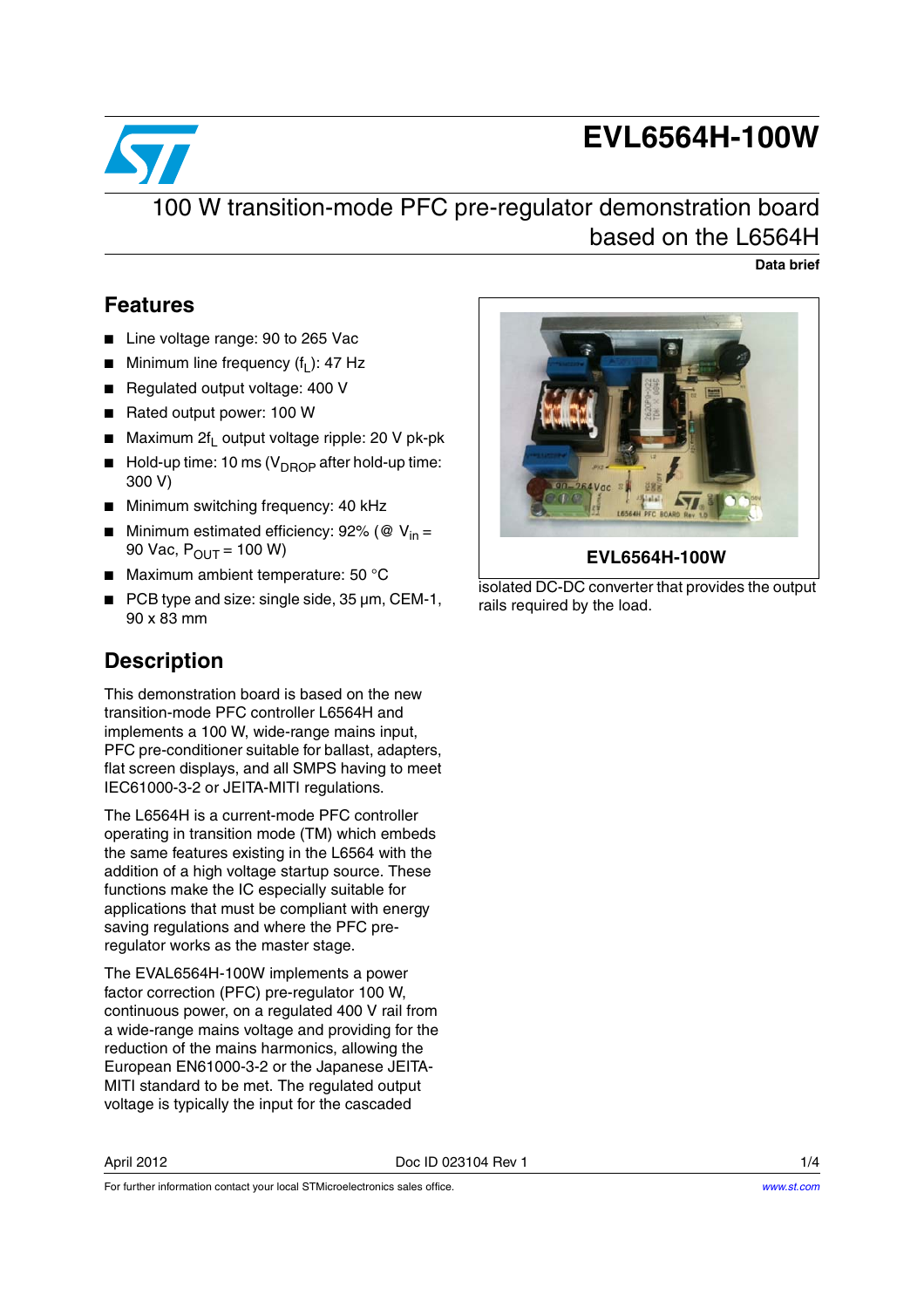## **1 Electrical schematic**



### **Figure 1. Electrical schematic**

2/4 Doc ID 023104 Rev 1

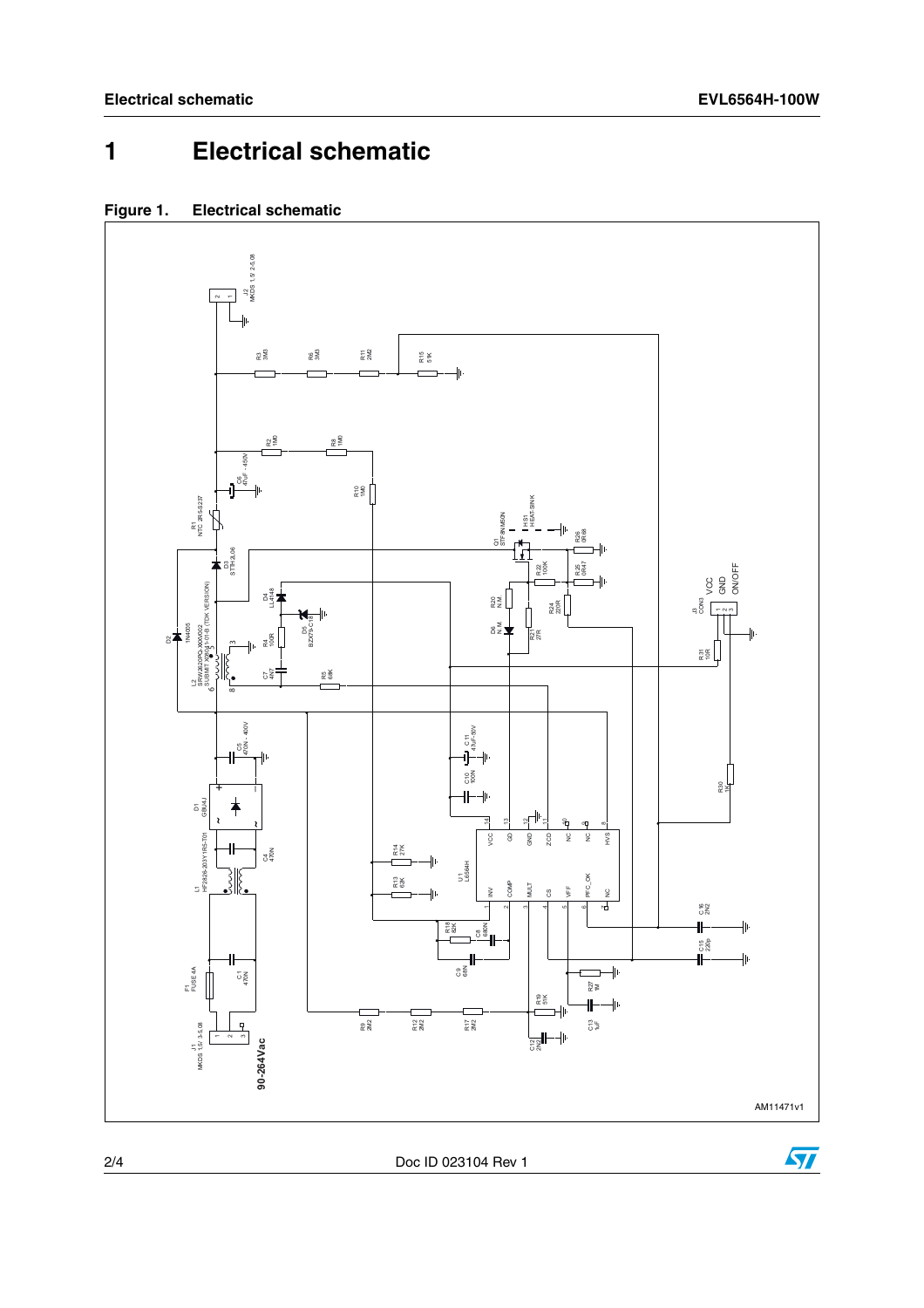# **2 Revision history**

#### Table 1. **Document revision history**

| <b>Date</b> | <b>Revision</b> | Changes          |
|-------------|-----------------|------------------|
| 16-Apr-2012 |                 | Initial release. |